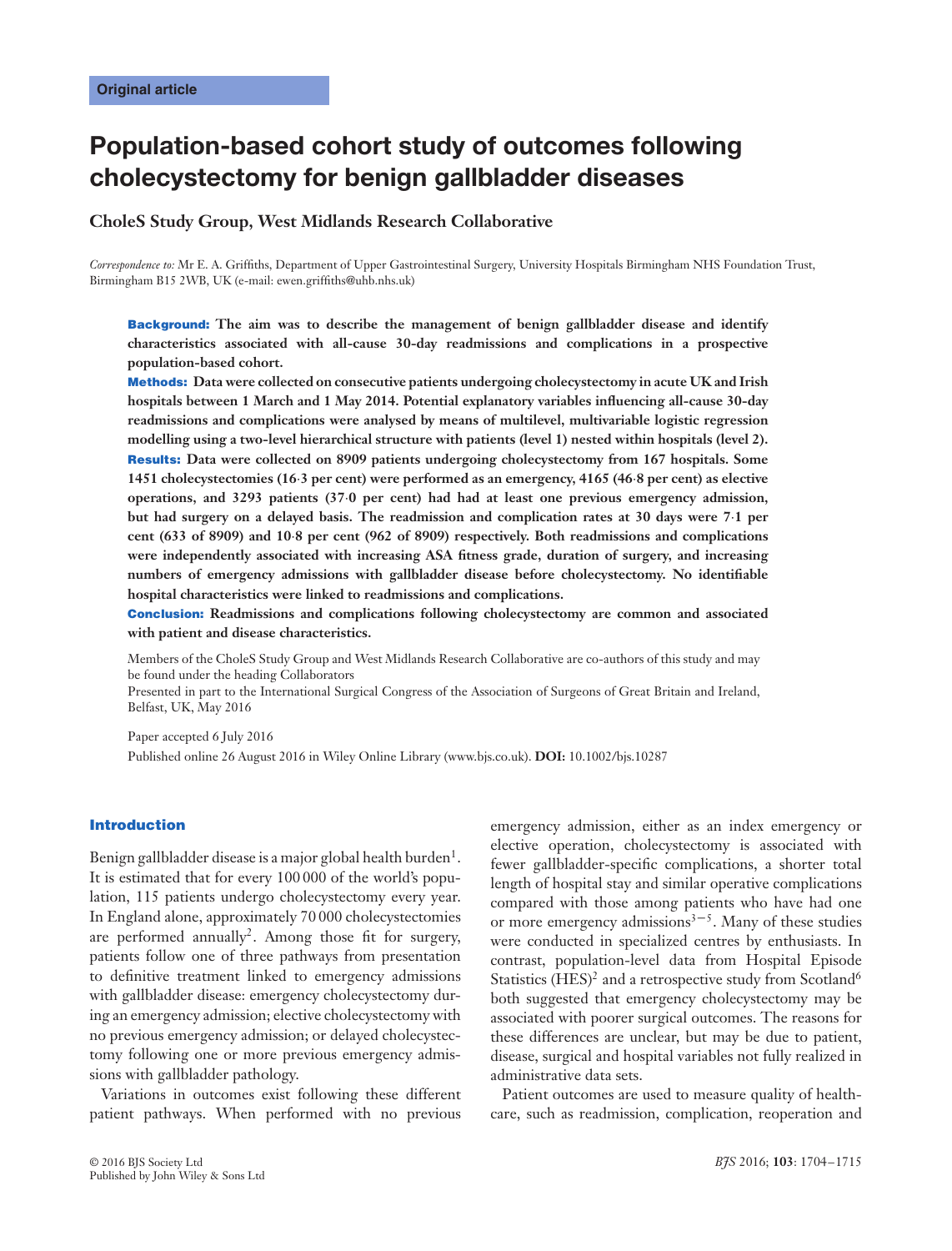mortality rates $6-13$ . The mortality rate is low following cholecystectomy, and therefore a poor measure of quality in this cohort<sup>14</sup>. In contrast, reducing hospital readmissions and complications after surgery can lower hospital costs and improve patient satisfaction<sup>15-17</sup>. The causes of readmission and complications after cholecystectomy have been poorly studied in large prospective series, but may vary according to patient pathways<sup>11</sup>.

Over the past 8 years, trainee-led networks in the UK have adopted a collaborative approach to deliver prospective population-level data collection, and measure patient, disease, surgical and hospital variables with short-term endpoints such as readmissions and complications18. Using these networks, a prospective, population-based cohort study was conducted to describe management of patients with benign gallbladder disease $19$ , and identify patient, disease, surgical and hospital-related characteristics that might be associated with all-cause 30-day readmission and complications.

#### **Methods**

The study was carried out as described previously<sup>19</sup>. The study protocol did not require research registration as anonymized, observational data were collected. This was confirmed by the online National Research Ethics Service decision tool (http://www.hra-decisiontools.org. uk/research/), and further supported by written confirmation and advice from the Research and Development Director at University Hospitals Birmingham NHS Foundation Trust, UK. The study was registered as a clinical audit or service evaluation at each participating hospital under the supervision of a named senior investigator (consultant surgeon).

#### **Inclusion and exclusion criteria**

All patients undergoing cholecystectomy for benign gallbladder diseases in acute UK and Irish hospitals participating in this study between 1 March and 1 May 2014 were included. Patients were grouped according to the timing of cholecystectomy: emergency cholecystectomy, defined as cholecystectomy during an emergency admission; delayed cholecystectomy, defined as a scheduled cholecystectomy following an emergency admission with gallbladder disease in the preceding 12 months; or elective cholecystectomy, defined as a planned elective admission for cholecystectomy following referral by a family doctor and addition to the routine surgical waiting list from an outpatient department visit. Open, laparoscopic, and laparoscopic procedures converted to open surgery were

included. Cholecystectomies for a known gallbladder cancer or as a part of another surgical procedure (such as pancreaticoduodenectomy) were excluded.

#### **Outcome measures**

Planned analyses comprised a description of current management of benign gallbladder disease with readmission and complication rates. Variations in 30-day complication and readmission rates were studied as well as predictive factors for these events. A list of recorded complications with their definitions is available in *Appendix S1* (supporting information).

#### **Data quality**

To standardize data quality, a quality assurance programme was developed<sup>19</sup>. This included a detailed study protocol, pilot phase, and a requirement for a minimum of 95 per cent data completeness at submission. Case ascertainment, including readmission to a different hospital from that in which cholecystectomy was performed, and data accuracy, were validated by independent investigators at selected hospitals, who checked data from 10 per cent of patients against original medical records. These independent investigators were not involved in the original data collection.

#### **Explanatory variables**

Patient, disease and hospital characteristics were considered as potential explanatory variables influencing the performance of emergency cholecystectomy. A full list including definitions has been published previously<sup>19</sup>. Briefly, patient characteristics included: age, sex, ASA fitness grade (I, normal healthy patient; II, mild systemic disease; III, severe systemic disease; IV, severe systemic disease that is a constant threat to life; V, moribund patient who is not expected to survive without the operation) and BMI (less than  $17.9 \text{ kg/m}^2$ , underweight;  $18.0-24.9 \text{ kg/m}^2$ , normal; 25⋅0–29⋅9 kg/m<sup>2</sup>, overweight; 30⋅0–34⋅9 kg/m<sup>2</sup>, moderate obesity; 35⋅0 kg/m<sup>2</sup> and above, severe or very severe obesity). The following disease characteristics were considered: indication (biliary colic, cholecystitis, pancreatitis, common bile duct (CBD) stones), ultrasound findings (gallbladder wall thickness, dilated CBD), findings from other radiological investigations (CT, magnetic retrograde cholangiopancreatography (MRCP), endoscopic retrograde cholangiopancreatography (ERCP)) and total number of emergency admissions with biliary symptoms in the 12 months before cholecystectomy.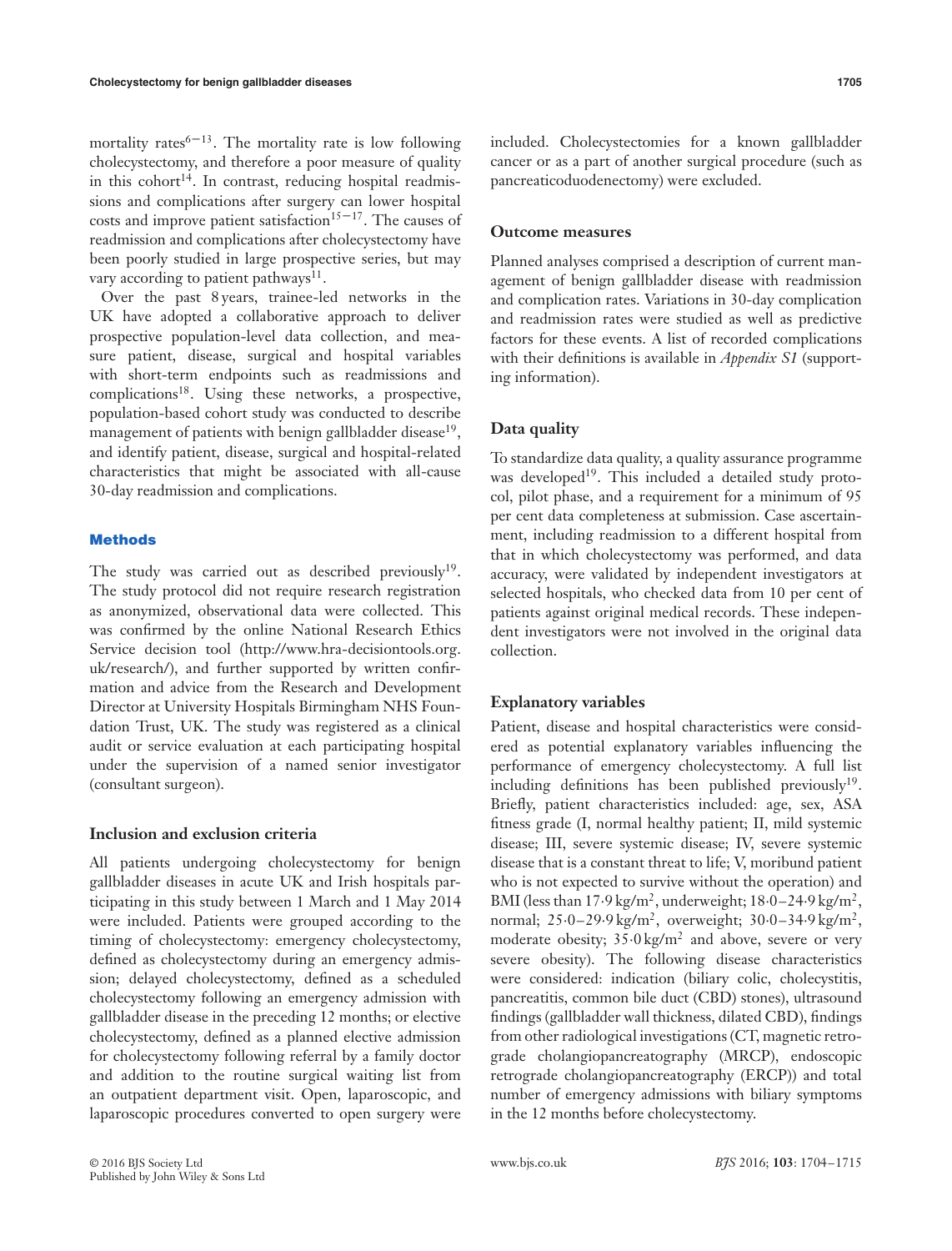|                                  | All patients    | Emergency cholecystectomy | Delayed cholecystectomy | Elective cholecystectomy |          |
|----------------------------------|-----------------|---------------------------|-------------------------|--------------------------|----------|
|                                  | $(n = 8909)$    | $(n = 1451)$              | $(n = 3293)$            | $(n = 4165)$             | $P^{**}$ |
| Age (years)                      |                 |                           |                         |                          | < 0.001  |
| < 40                             | 2534 (28.4)     | 441 (30.4)                | 859(26.1)               | 1234 (29.6)              |          |
| $40 - 60$                        | 3531(39.6)      | 510(35.1)                 | 1161(35.3)              | 1860 (44.7)              |          |
| $61 - 80$                        | 2602(29.2)      | 435(30.0)                 | 1108(33.6)              | 1059(25.4)               |          |
| > 80                             | 242(2.7)        | 65 $(4.5)$                | 165(5.0)                | 12(0.3)                  |          |
| <b>Sex</b>                       |                 |                           |                         |                          | < 0.001  |
| F                                | 6565 (73.7)     | 1000(68.9)                | 2189(66.5)              | 3376 (81-1)              |          |
| M                                | 2344 (26.3)     | 451(31.1)                 | 1104(33.5)              | 789 (18-9)               |          |
| BMI ( $kg/m2$ )                  |                 |                           |                         |                          | 0.033    |
| < 17.9                           | 41 $(0.5)$      | 6(0.4)                    | 17(0.5)                 | 18(0.5)                  |          |
| $18.0 - 24.9$                    | 1749 (20.6)     | 262 (19.4)                | 667 $(21.1)$            | 820 (20.5)               |          |
| $25.0 - 29.9$                    | 3031(35.7)      | 494(36.6)                 | 1108(35.1)              | 1429(35.8)               |          |
| $30.0 - 34.9$                    | 2078 (24.4)     | 337(25.0)                 | 805(25.5)               | 936(23.4)                |          |
| $\geq$ 35.0                      | 1600(18.8)      | 250(18.5)                 | 560 $(17.7)$            | 790 (19-8)               |          |
| Unknown                          | 410             | 102                       | 136                     | 172                      |          |
| ASA fitness grade                |                 |                           |                         |                          | < 0.001  |
| $I-I$                            | 7897 (89-4)     | 1220(85.0)                | 2873 (87.9)             | 3804 (92-1)              |          |
| $\geq$ III                       | 937(10.6)       | 216(15.0)                 | 396(12.1)               | 325(7.9)                 |          |
| Unknown                          | 75              | 15                        | 24                      | 36                       |          |
| Indication                       |                 |                           |                         |                          | < 0.001  |
| Colic                            | 4683(52.6)      | 295(20.3)                 | 955(29.0)               | 3433 (82.5)              |          |
| Cholecystitis                    | 2581 (29.0)     | 795 (54.8)                | 1369 $(41.6)$           | 417(10.0)                |          |
| Pancreatitis                     | 851(9.6)        | 268(18.5)                 | 545(16.6)               | 38(0.9)                  |          |
| CBD stone                        | 589(6.6)        | 83(5.7)                   | 386(11.7)               | 120(2.9)                 |          |
| Polyp                            | 135(1.5)        | 2(0.1)                    | 16(0.5)                 | 117 $(2.8)$              |          |
| Dyskinesia                       | 31(0.3)         | 1(0.1)                    | 9(0.3)                  | 21(0.5)                  |          |
| Acalculous                       | 28(0.3)         | 6(0.4)                    | 11(0.3)                 | 11(0.3)                  |          |
| Other                            | 2(0.0)          | 0(0)                      | 0(0)                    | 2(0.0)                   |          |
| <b>Missing</b>                   | 9               | $\mathbf{1}$              | $\overline{2}$          | 6                        |          |
| No. of admissions before surgery |                 |                           |                         |                          | < 0.001  |
| $\mathbf 0$                      | 5196(58.3)      | 913(62.9)                 | 118(3.6)                | 4165 (100)               |          |
| $\mathbf{1}$                     | 2859(32.1)      | 361(24.9)                 | 2498 (75.9)             | 0(0)                     |          |
| $\overline{2}$                   | 623 $(7.0)$     | 121(8.3)                  | 502(15.2)               | 0(0)                     |          |
| $\geq 3$                         | 231(2.6)        | 56(3.9)                   | 175(5.3)                | 0(0)                     |          |
| Ultrasonography performed        | 8539 (96.0)*    |                           |                         |                          |          |
| Ultrasound findings              |                 |                           |                         |                          |          |
| Thick-walled                     | 2855 (32.8)+    | 729 (51.9)                | 1412(43.6)              | 714 (17.6)               | < 0.001  |
| <b>CBD</b> dilated               | 1398 $(16.0)$ : | 289(20.6)                 | 793 (24.5)              | 316(7.8)                 | < 0.001  |
| CT performed                     | 1307 $(14.8)\$  | 290(20.1)                 | 680 (20.8)              | 337(8.2)                 | < 0.001  |
| MRCP performed                   | 2301 (26.1)     | 417 (28.9)                | 1319 (40.2)             | 565(13.8)                | < 0.001  |
| ERCP performed                   | $960(10.9)$ #   | 139(9.6)                  | 670(20.5)               | 151(3.7)                 | < 0.001  |

**Table 1** Patient and disease characteristics, and radiological investigations according to performance of emergency, delayed or elective cholecystectomy

Values in parentheses are percentages. CBD, common bile duct; MRCP, magnetic retrograde cholangiopancreatography; ERCP, endoscopic retrograde cholangiopancreatography. Data missing for \*12, †219, ‡212, §101, ¶93 and #105 patients. \*\*χ<sup>2</sup> test or Fisher's exact test, as appropriate.

Surgical characteristics included degree of difficulty according to the Nassar  $score^{20}$  and surgical approach (laparoscopic, open, or laparoscopic converted to open surgery). Hospital characteristics, including type (university or not), specialist hepatobiliary centre and acute hospital status, were recorded along with the number of consultants within the reporting hospital performing cholecystectomy, hospital country, number of beds within the reporting hospital (fewer than 100, 101–500, 501–1000, more than 1000) and presence of an on-site

ERCP service. The hospital's policy regarding the ease of performing intraoperative cholangiography and use of dedicated emergency gallbladder operating lists were considered. The consultant's presence, specialty and grade were also recorded at the time of cholecystectomy.

# **Statistical analysis**

Results are reported in accordance with the STROBE statement for observational studies<sup>21</sup>. Crude rates of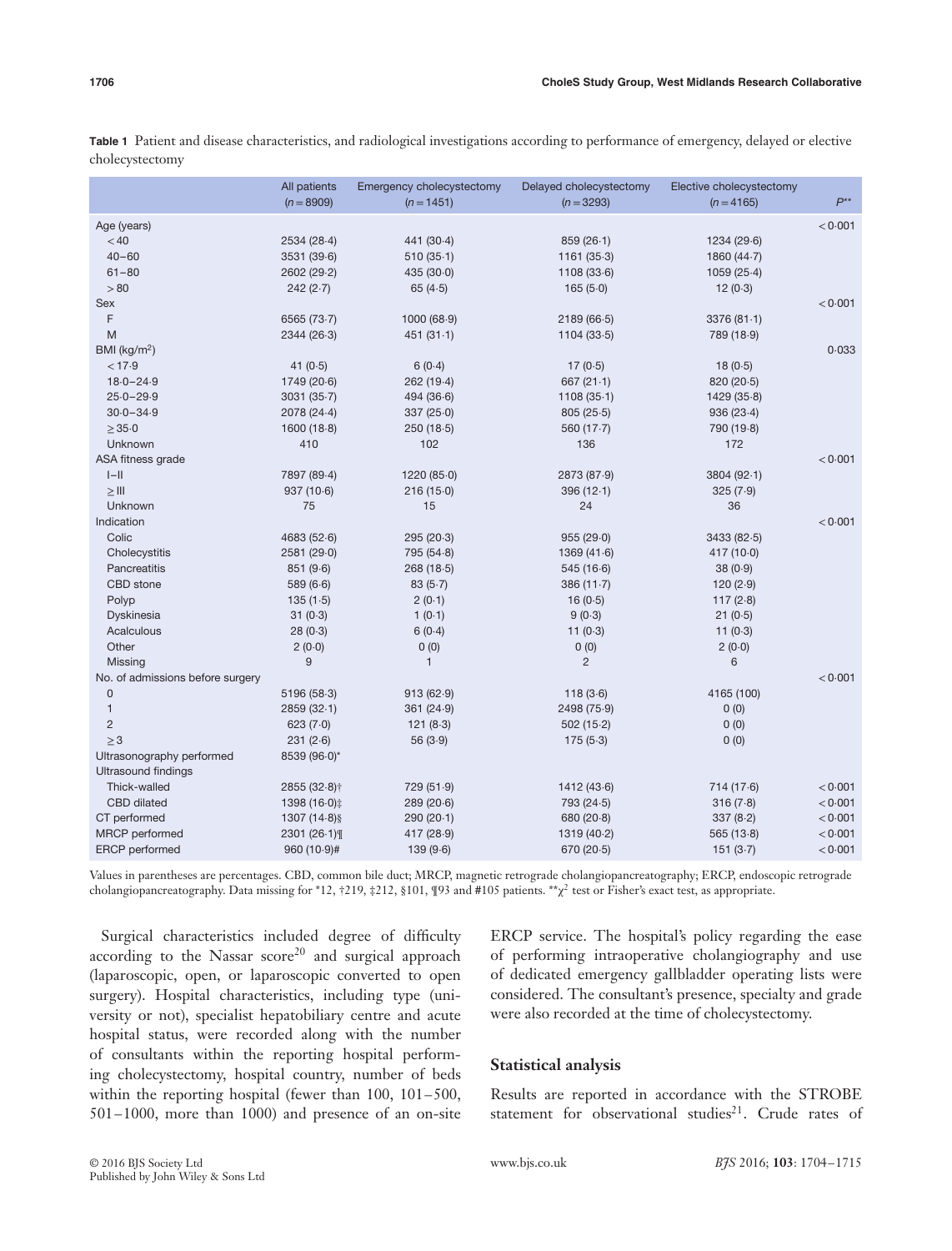**Table 2** Surgical and hospital-related factors in 8909 cholecystectomies according to performance of emergency, delayed or elective cholecystectomy

|                                   | All patients              | Emergency cholecystectomy | Delayed cholecystectomy  | Elective cholecystectomy |             |
|-----------------------------------|---------------------------|---------------------------|--------------------------|--------------------------|-------------|
|                                   | $(n = 8909)$              | $(n = 1451)$              | $(n = 3293)$             | $(n=4165)$               | $P\ddagger$ |
| Grade of operating surgeon        |                           |                           |                          |                          |             |
| Junior trainee                    | 403(4.5)                  | 91(6.3)                   | 114(3.5)                 | 198(4.8)                 | < 0.001     |
| Senior trainee                    | 1488(16.7)                | 278 (19-2)                | 503(15.3)                | 707 (17.0)               | < 0.001     |
| Consultant                        | 7007 (78.7)               | 1080(74.5)                | 2675(81.3)               | 3252(78.2)               | < 0.001     |
| Missing                           | 11                        | $\overline{2}$            | $\mathbf{1}$             | 8                        |             |
| Consultant present                | 7755 (89.5)*              | 1178 (85.9)               | 2940 (90.9)              | 3637 (89.6)              | < 0.001     |
| Consultant specialty              |                           |                           |                          |                          | < 0.001     |
| Oesophagogastric                  | 3416(38.5)                | 560(38.8)                 | 1220(37.1)               | 1636 (39.5)              |             |
| <b>HPB</b>                        | 1918(21.6)                | 314(21.8)                 | 634 (19.3)               | 970(23.4)                |             |
| Colorectal                        | 1958(22.1)                | 352 (24.4)                | 831 (25.3)               | 775 (18-7)               |             |
| <b>Breast</b>                     | 348(3.9)                  | 42(2.9)                   | 137(4.1)                 | 169 $(4.1)$              |             |
| Vascular                          | 373(4.2)                  | 57(3.9)                   | 141 $(4.3)$              | 175(4.2)                 |             |
| Other                             | 863(9.7)                  | 117(8.1)                  | 327(9.9)                 | 419 (10-1)               |             |
| <b>Missing</b>                    | 33                        | 9                         | 3                        | 21                       |             |
| Operative method                  |                           |                           |                          |                          | < 0.001     |
| Laparoscopic                      | 8523 (95.7)               | 1343(92.6)                | 3105(94.3)               | 4075 (97.8)              |             |
| Converted                         | 297(3.3)                  | 77(5.3)                   | 152 $(4.6)$              | 68 $(1.6)$               |             |
| Open                              | 89(1.0)                   | 31(2.1)                   | 36(1.1)                  | 22(0.5)                  |             |
| Hospital type                     |                           |                           |                          |                          | < 0.001     |
| Non-university                    | 4843 (54.4)               | 687 (47.3)                | 1915 (58.2)              | 2241(53.8)               |             |
| University                        | 4066(45.6)                | 764 (52.7)                | 1378(41.8)               | 1924 (46.2)              |             |
| Tertiary HPB centre               |                           |                           |                          |                          | < 0.001     |
| <b>No</b>                         | 6602 (74.1)               | 941(64.9)                 | 2588(78.6)               | 3073(73.8)               |             |
| Yes                               | 2307 (25.9)               | 510(35.1)                 | 705(21.4)                | 1092(26.2)               |             |
| Acute hospital                    |                           |                           |                          |                          | < 0.001     |
| <b>No</b>                         | 561(6.3)                  | 13(0.9)                   | 222(6.7)                 | 326(7.8)                 |             |
| Yes                               | 8348 (93.7)               | 1438 (99.1)               | 3071(93.3)               | 3839 (92.2)              |             |
| Day case                          |                           |                           |                          |                          | < 0.001     |
| No                                | 3077(35.1)                | 5700 (64.9)               | 958(29.2)                | 822 (19.8)               |             |
| Yes                               | 5700 (64.9)               | 39(2.9)                   | 2324 (70.8)              | 3337 (80.2)              |             |
| Missing                           | 132                       | 115                       | 11                       | 6                        |             |
| Emergency cholcystectomy list     |                           |                           |                          |                          | < 0.001     |
| <b>No</b>                         | 6036(67.8)                | 993 (68.4)                | 2225(67.6)               | 2818 (67.7)              |             |
| Ad hoc                            | 984(11.0)                 | 152(10.5)                 | 403(12.2)                | 429 (10.3)               |             |
| Once per week                     | 646(7.3)                  | 162(11.2)                 | 212(6.4)                 | 272(6.5)                 |             |
| More than once per week           | 788 (8.8)                 | 138(9.5)                  | 292(8.9)                 | 358(8.6)                 |             |
| Elective surgery only at hospital | 455(5.1)                  | 6(0.4)                    | 161 $(4.9)$              | 288(6.9)                 |             |
| Nassar operative difficulty score |                           |                           |                          |                          | < 0.001     |
| $\mathbf{1}$                      |                           | 360(25.1)                 |                          | 2048 (49.5)              |             |
| $\overline{2}$                    | 3554(40.2)<br>2644 (29.9) | 374(26.1)                 | 1146(35.1)<br>942 (28.9) | 1328(32.1)               |             |
| 3                                 |                           |                           |                          |                          |             |
| $\overline{4}$                    | 1814(20.5)                | 423 (29.5)                | 775 (23.8)               | 616 (14.9)               |             |
| Missing                           | 821(9.3)<br>76            | 278 (19-4)<br>16          | 397(12.2)<br>33          | 146(3.5)<br>27           |             |
|                                   |                           |                           |                          |                          |             |
| <b>IOC</b>                        |                           |                           |                          |                          | < 0.001     |
| Not performed                     | 7770 (87.9)               | 1121(78.0)                | 2869 (87.6)              | 3780 (91.6)              |             |
| Planned                           | 965(10.9)                 | 295(20.5)                 | 354(10.8)                | 316(7.7)                 |             |
| Unplanned                         | 105(1.2)                  | 22(1.5)                   | 54(1.6)                  | 29(0.7)                  |             |
| Missing                           | 69                        | 13                        | 16                       | 40                       |             |
| <b>CBD</b> exploration            | 282†                      | 99(6.9)                   | 113(3.4)                 | 70(1.7)                  | < 0.001     |

Values in parentheses are percentages. HPB, hepatobiliary; IOC, intraoperative cholangiography; CBD, common bile duct. Data missing for \*244 and †75 patients.  $\ddagger \chi^2$  test or Fisher's exact test, as appropriate.

emergency cholecystectomy at each hospital were calculated for all patients. Descriptive statistics were obtained for all variables. Median values with interquartile range (i.q.r.) are reported. The  $\chi^2$  test or Fisher's exact test, as appropriate, was used to identify differences between categorical variables.

To investigate the relationship between 30-day readmission and complication rates and the variables studied, data were analysed using multilevel, multivariable logistic regression modelling. Both 30-day readmission and complication rates were recorded as binary outcome measures, requiring a logistic analytical approach. These data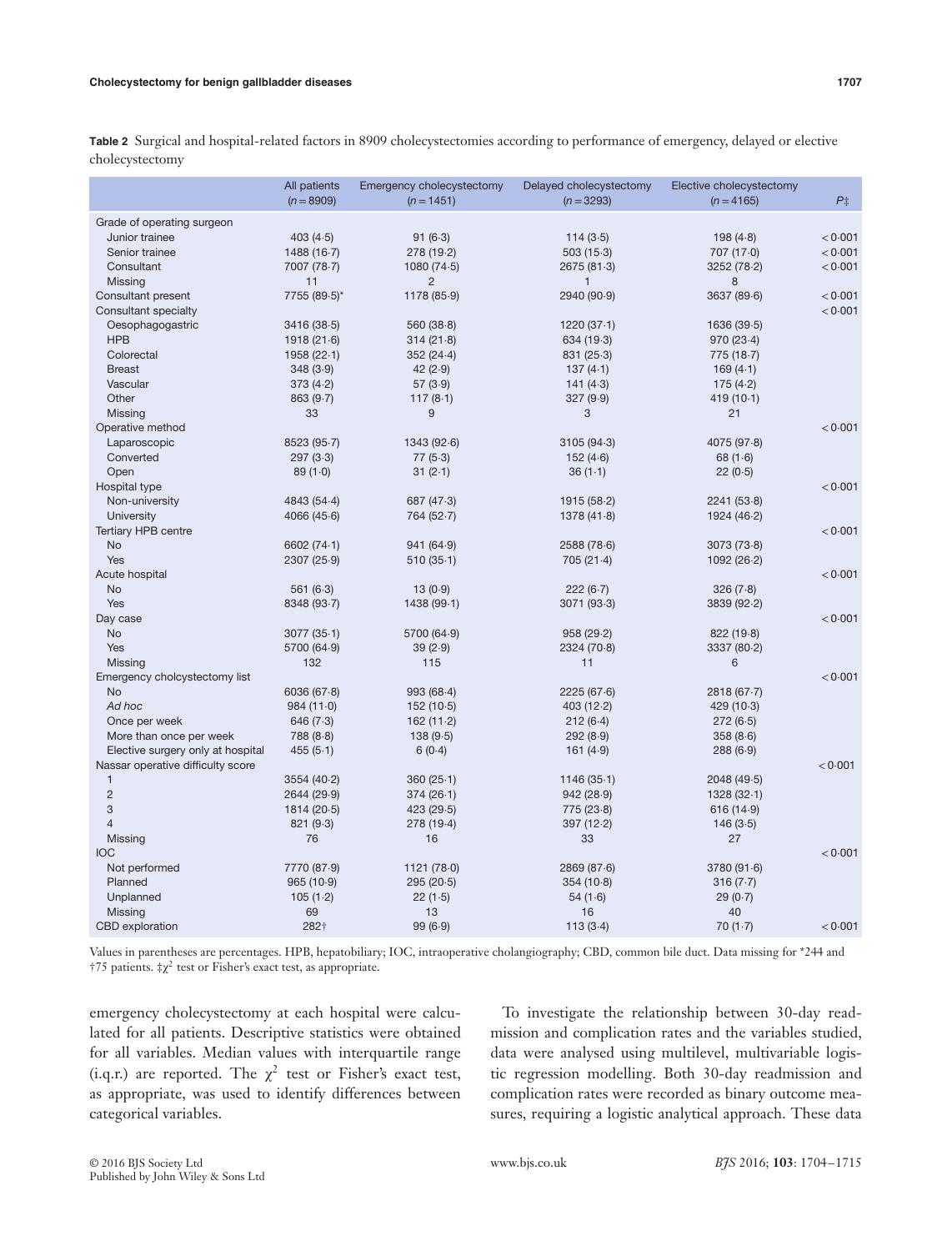|                              | Emergency cholecystectomy<br>$(n = 1451)$ | Delayed cholecystectomy<br>$(n=3293)$ | Elective cholecystectomy<br>$(n=4165)$ | $P^*$   |
|------------------------------|-------------------------------------------|---------------------------------------|----------------------------------------|---------|
| Readmissions                 | 138(9.5)                                  | 270(8.2)                              | 225(5.4)                               | < 0.001 |
| All complications            | 223(15.4)                                 | 420(12.8)                             | 319(7.7)                               | < 0.001 |
| Intraoperative complications |                                           |                                       |                                        |         |
| Stones spilt                 | 222(15.3)                                 | 400(12.1)                             | 224(5.4)                               | < 0.001 |
| <b>Bleeding</b>              | 195(13.4)                                 | 302(9.2)                              | 257(6.2)                               | < 0.001 |
| Bowel injury                 | 8(0.6)                                    | 22(0.7)                               | 19(0.5)                                | 0.479   |
| CBD injury                   | 5(0.3)                                    | 12(0.4)                               | 7(0.2)                                 | 0.232   |
| Postoperative complications  |                                           |                                       |                                        |         |
| Collections                  | 44(3.0)                                   | 88(2.7)                               | 57(1.4)                                | < 0.001 |
| Surgical-site infection      | 38(2.6)                                   | 78(2.4)                               | 76(1.8)                                | 0.114   |
| Pancreatitis                 | 13(0.9)                                   | 19(0.6)                               | 4(0.1)                                 | < 0.001 |
| CBD stone                    | 30(2.1)                                   | 28(0.9)                               | 25(0.6)                                | < 0.001 |
| <b>Bile leak</b>             | 32(2.2)                                   | 52(1.6)                               | 37(0.9)                                | < 0.001 |
| Respiratory                  | 29(2.0)                                   | 69(2.1)                               | 29(0.7)                                | < 0.001 |
| Reimaging                    | 172(11.8)                                 | 300(9.1)                              | 206(4.9)                               | < 0.001 |
| Radiological drain           | 16(1.1)                                   | 37(1.1)                               | 16(0.4)                                | < 0.001 |
| Relaparoscopy or laparotomy  | 7(0.5)                                    | 27(0.8)                               | 27(0.6)                                | 0.399   |
| 30-day mortality             | 3(0.2)                                    | 6(0.2)                                | 2(0.0)                                 | 0.160   |

**Table 3** Thirty-day readmission and complications according to performance of emergency, delayed or elective cholecystectomy

Values in parentheses are percentages. CBD, common bile duct.  $\chi^2$  test.



**Fig. 1** Thirty-day **a** readmission rate and **b** complication rate according to number of emergency admissions before cholecystectomy

comprise a two-level hierarchical structure, with patients at level 1, nested within hospitals at level 2. Multilevel (hierarchical) modelling was selected owing to the structure of the data. Patient outcomes are not independent of each other as patients are clustered within hospitals. This clustering introduces multilevel dependency or correlation among patient observations that can have implications for model parameter estimates. Because of this dependency

among observations, multilevel modelling has advantages over other approaches, such as logistic regression analysis, which assume that observations are independent.

Before model building, variables were investigated for potential confounding relationships using correlation and scatter plots. As the variables included in this study could be viewed as being on a causal path potentially linking each variable to the outcome, they were assessed during model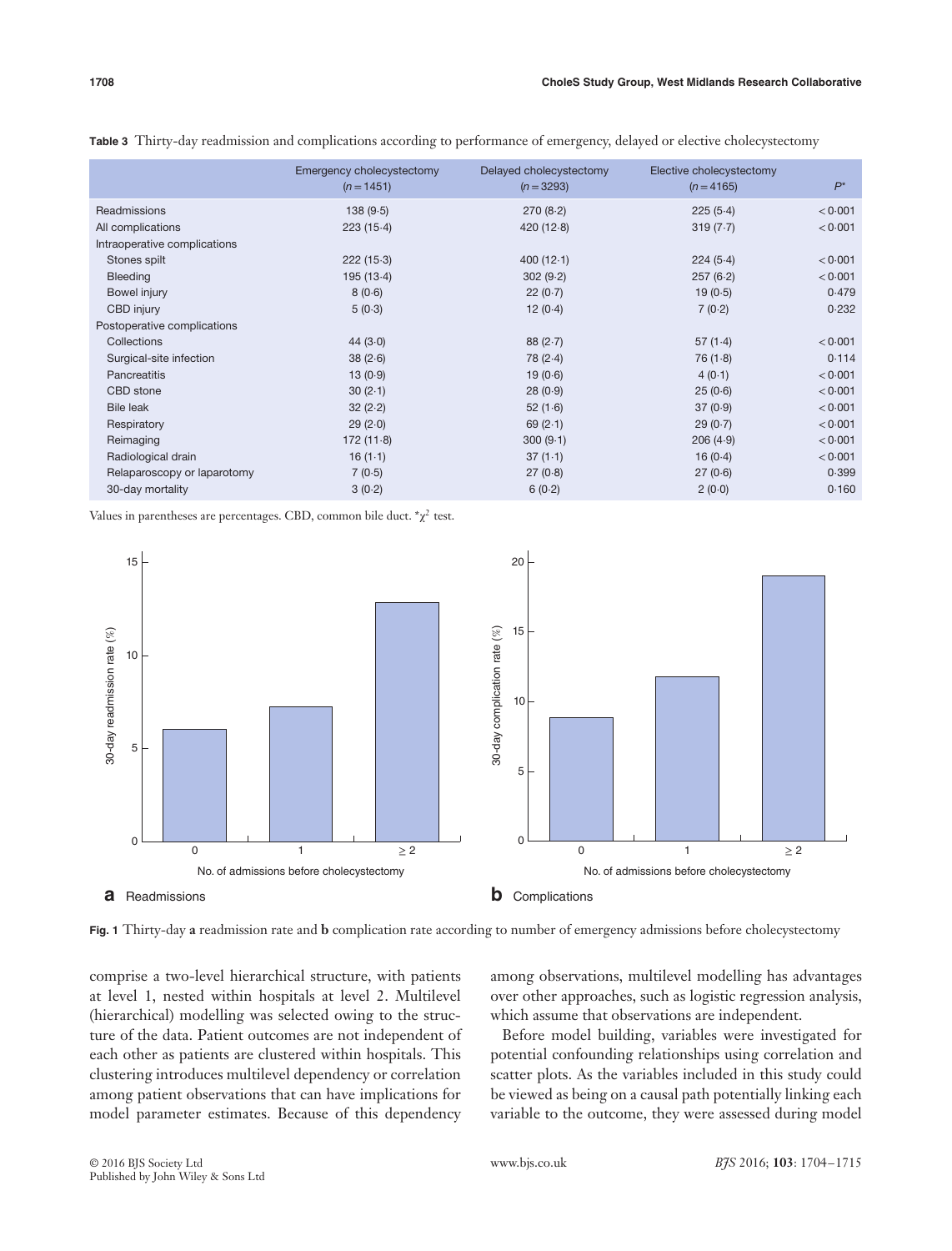

**Fig. 2** Plot examining hospital effects (residuals) and corresponding 95 per cent confidence intervals for 30-day readmissions

**Table 4** Multilevel random intercept logistic regression analysis of association between patient and surgery characteristics with all-cause 30-day readmission following cholecystectomy

|                               | Odds ratio         | $\mathsf{P}$ |
|-------------------------------|--------------------|--------------|
| Random intercept              | 0.07(0.06, 0.09)   | < 0.001      |
| Patient factors               |                    |              |
| Age (years)                   |                    |              |
| < 40                          | $1.00$ (reference) |              |
| $40 - 60$                     | 0.78(0.63, 0.95)   | 0.014        |
| $61 - 80$                     | 0.72(0.58, 0.91)   | 0.005        |
| > 80                          | 0.56(0.33, 0.94)   | 0.028        |
| ASA fitness grade             |                    |              |
| $I - II$                      | $1.00$ (reference) |              |
| $II - IV$                     | 1.47(1.14, 1.90)   | 0.003        |
| Surgical factors              |                    |              |
| Surgery admission type        |                    |              |
| Delayed                       | $1.00$ (reference) |              |
| Emergency                     | 0.91(0.68, 1.21)   | 0.519        |
| Flective                      | 0.48(0.35, 0.66)   | < 0.001      |
| No. of surgical admissions    |                    |              |
| $\Omega$                      | $1.00$ (reference) |              |
| $\overline{1}$                | 1.50(1.11, 2.03)   | 0.009        |
| >2                            | 1.59(1.18, 2.14)   | 0.002        |
| Duration of surgery (per min) | 1.01(1.00, 1.01)   | 0.043        |

Values in parentheses are 95 per cent confidence intervals.

building and none was excluded. Variable collinearity was also tested using variance inflation factor scores.

Variables were included in the models if they were found to be significant at the 5 per cent level. The forward and back Collett method<sup>22</sup> was used to select variables for inclusion.

To investigate between-hospital variation, the random intercept model was extended to a random coefficient model, including each variable in turn, allowing the factor to vary across hospitals. Results are expressed as adjusted odds ratios (ORs) with 95 per cent confidence intervals (c.i.).

All two-way interactions were assessed and no significant interactions were identified in the final models. Model testing was performed using likelihood ratio tests, Wald tests, and residual and deviance plots. Owing to the binary nature of the outcome data, the multilevel logistic regression model deviates from the normal assumptions that underlie regression models and as such these were not tested for. However, testing for the assumption of independent co-variance structure between random effects was not possible as no explanatory variables were included at level 2.

Missing data accounted for 0⋅8 per cent of the data set. Models were fitted with missed data and therefore all available data were included.

All statistical analyses were performed using Stata® version 12 (StataCorp, College Station, Texas, USA). The multilevel, multivariable logistic regression modelling was carried out in MLwiN version 2.14 (http://www.cmm. bristol.ac.uk/MLwiN).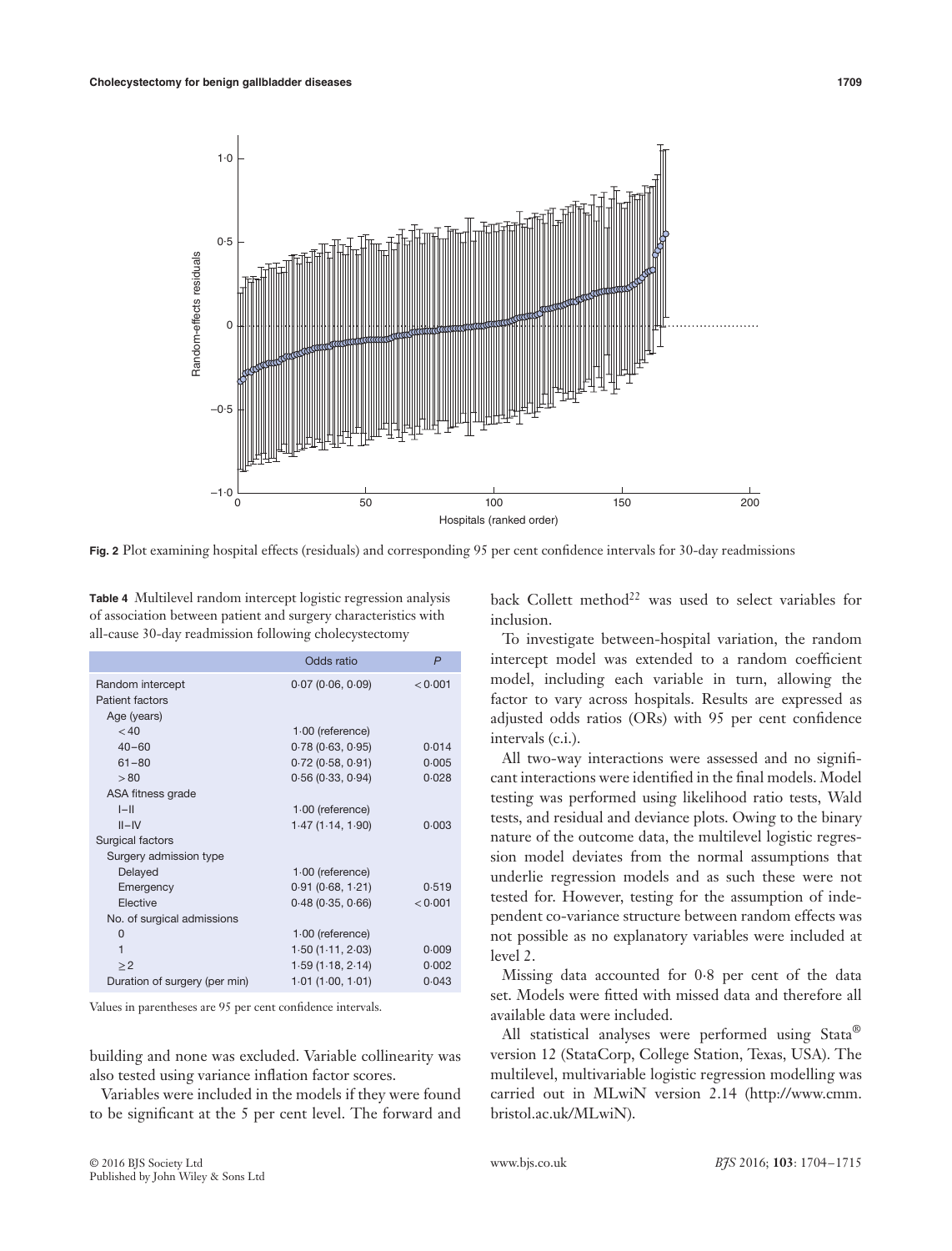

**Fig. 3** Plot examining hospital effects (residuals) and corresponding 95 per cent confidence intervals for 30-day complications

#### **Results**

Data were collected on 8909 patients undergoing cholecystectomy from 167 hospitals. Case ascertainment and accuracy of collected data were 95⋅2 and 99⋅2 per cent respectively, compared with information from 10 per cent of patients checked independently against the original medical records.

The median age of the cohort was 51 (38–64) years. The numbers of patients undergoing emergency, delayed and elective cholecystectomy were 1451 (16⋅3 per cent), 3293 (37⋅0 per cent) and 4165 (46⋅8 per cent) respectively. A total of 3713 patients (41⋅7 per cent) had had at least one emergency admission with acute gallbladder disease before cholecystectomy. Elective cholecystectomy was undertaken mainly for biliary colic, in younger women with a low ASA fitness grade, who did not require additional radiological tests or interventions (such as MRCP or ERCP) compared with patients who had delayed and emergency cholecystectomy (*Table 1*). Patients with biliary colic underwent elective surgery (73⋅3 per cent) more frequently, whereas cholecystitis and pancreatitis were more frequently treated by delayed cholecystectomy (53⋅0 and 64⋅0 per cent respectively). Elective cholecystectomy was more likely to be completed laparoscopically, was less difficult as assessed by the operating surgeon, and had fewer intraoperative complications (bile contamination, stones spilled, bleeding, bowel and significant biliary injury),

compared with delayed and emergency cholecystectomy (*Table 2*). The difference in incidence of bile duct injury, however, did not reach statistical significance. The median duration of an elective procedure was 60 (45–79) min compared with 65 (50–90) and 80 (60–110) min for delayed and emergency cholecystectomy respectively.

#### **Outcomes at 30 days**

Readmission and complication rates at 30 days were 7⋅1 per cent (633 of 8909) and 10⋅8 per cent (962 of 8909) respectively (*Table 3*). The rates of readmission, overall complications and individual complications at 30 days were higher in the delayed and emergency groups than in the elective group. Both readmission and complication rates differed according to the number of surgical admissions (*Fig. 1*). Readmission rates among patients with no, one or at least two surgical admissions before cholecystectomy were 6⋅1, 7⋅2 and 12⋅9 per cent respectively; corresponding complication rates were 8⋅9, 11⋅8 and 19⋅1 per cent. Reoperations were more frequent following delayed cholecystectomy, although this difference was not statistically significant. The 30-day mortality rate was higher when cholecystectomy was performed as an emergency or delayed operation, but again this difference was not statistically significant.

#### *Thirty-day readmission rate*

The null random intercept model containing no exploratory variables was used to test variation across the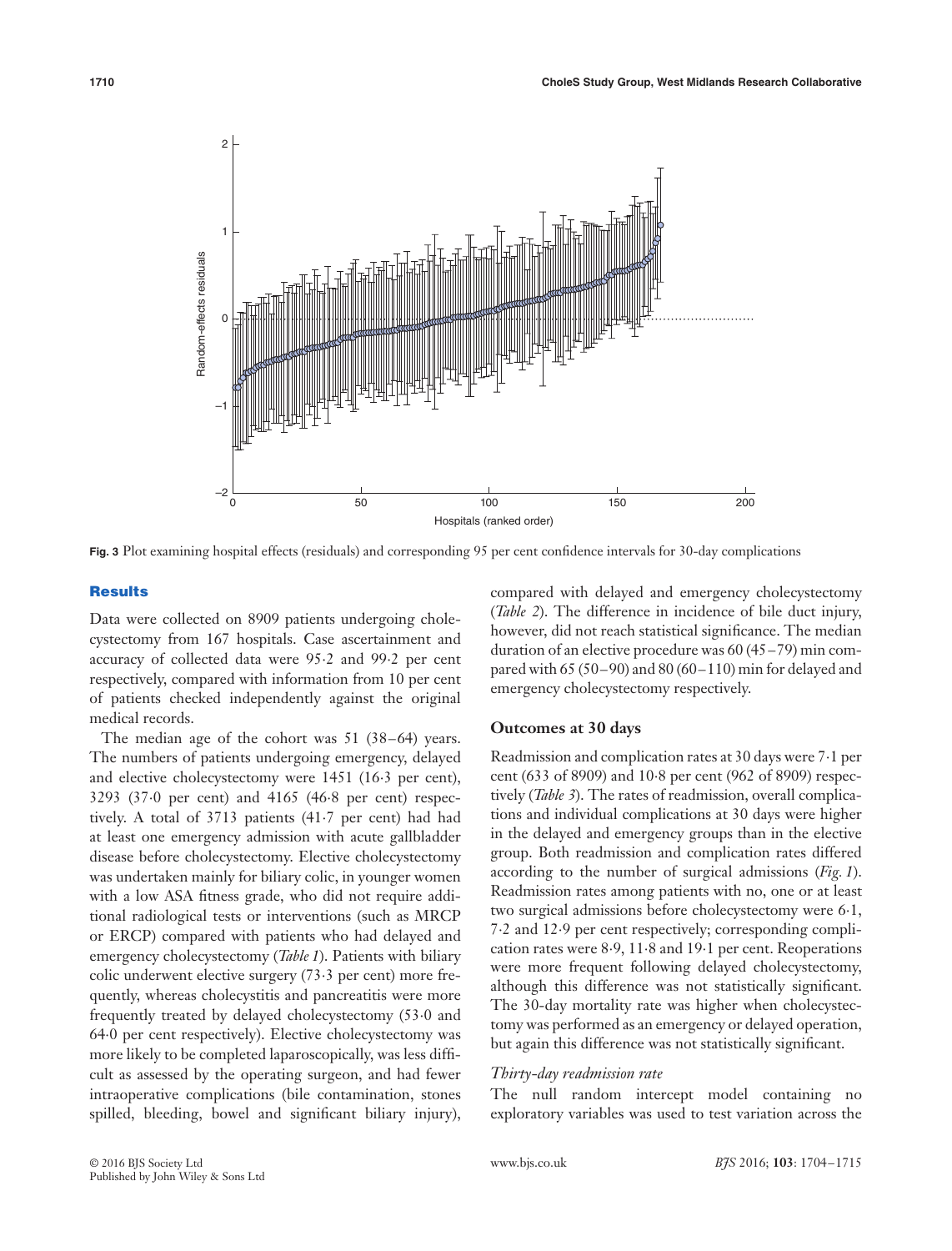**Table 5** Multilevel random intercept logistic regression of the association between patient and surgery characteristics with all-cause 30-day complications following cholecystectomy

|                                                                            | Odds ratio                  | $\overline{P}$ |
|----------------------------------------------------------------------------|-----------------------------|----------------|
| Random intercept                                                           | $0.06$ (0.04, 0.07) < 0.001 |                |
| Patient factors                                                            |                             |                |
| Age (years)                                                                |                             |                |
| < 40                                                                       | $1.00$ (reference)          |                |
| $40 - 60$                                                                  | 0.78(0.65, 0.95)            | 0.012          |
| $60 - 80$                                                                  | 0.98(0.80, 1.19)            | 0.838          |
| > 80                                                                       | 1.52(1.08, 2.16)            | 0.018          |
| ASA fitness grade                                                          |                             |                |
| $I-I$                                                                      | $1.00$ (reference)          |                |
| $II - IV$                                                                  | 1.44(1.17, 1.78)            | 0.001          |
| <b>Surgical factors</b>                                                    |                             |                |
| Surgical admission type                                                    |                             |                |
| Delayed                                                                    | $1.00$ (reference)          |                |
| Emergency                                                                  | 1.01(0.80, 1.29)            | 0.902          |
| Elective                                                                   | $0.61$ (0.46, 0.81) < 0.001 |                |
| No. of surgical admissions                                                 |                             |                |
| $\Omega$                                                                   | $1.00$ (reference)          |                |
| $\overline{\phantom{a}}$                                                   | 1.36(1.05, 1.75)            | 0.021          |
| >2                                                                         | 1.28(0.99, 1.65)            | 0.055          |
| Method of operation                                                        |                             |                |
| Laparoscopic                                                               | $1.00$ (reference)          |                |
| Open                                                                       | 1.77(1.04, 3.01)            | 0.034          |
| Laparoscopic converted to open                                             | 2.59(1.91, 3.52) < 0.001    |                |
| Duration of surgery (per min)                                              | $1.01(1.01, 1.01)$ 0.003    |                |
| Level of operation difficulty (per Nassar level) 1.22 (1.12, 1.33) < 0.001 |                             |                |

Values in parentheses are 95 per cent confidence intervals.

167 hospitals, and demonstrated a statistically significant between-hospital variance (likelihood ratio statistic 11⋅57,  $P = 0.003$ ). Estimates of the hospital effects obtained from the null model showed the hospital effects in rank order together with 95 per cent confidence intervals (*Fig. 2*). Only two of 167 hospitals (1⋅2 per cent) had 30-day readmission rates higher than the rest. When the model was extended to include explanatory variables, duration of surgery and greater number of surgical admissions before the index surgery were associated with a higher risk of readmission, whereas there was no difference in readmissions between emergency and delayed operation (*Table 4*). Elective cholecystectomy, younger patients and ASA score I–II were associated with a lower risk of readmission. The variables included in this multilevel model accounted for 97 per cent of the detected variation. BMI, indication for cholecystectomy and hospital-related variables were not independently associated with readmission.

#### *Thirty-day complication rate*

The null random intercept model demonstrated significant between-hospital variance (likelihood ratio statistic 74⋅80,  $P = 0.003$ ). Eleven hospitals (6⋅6 per cent) had a significantly different 30-day complication rate from the others

(*Fig. 3*). When the model was extended to include explanatory variables, age, ASA grade, surgical admission type, number of admissions and duration of surgery were again associated with complications (*Table 5*). In addition, having an open or a laparoscopic procedure converted to open surgery and a greater degree of operative difficulty were associated with a higher risk of complications. These variables accounted for 93 per cent of the detected variation. Other patient categories, disease and hospital factors were not independently associated with the outcomes measured.

#### **Discussion**

This study evaluated the current management and outcomes of cholecystectomy for benign gallbladder disease in the UK and Ireland. Readmissions and complications were common and varied across the 167 hospitals studied. An emergency or delayed operation and greater numbers of surgical admissions before the index surgery were associated with a higher risk of readmission and complications. Intraoperative features, such as difficulty, duration and operative method, were also associated with poorer outcomes across hospitals. Importantly, the hospital characteristics analysed did not influence these associations.

Readmission and complication rates at 30 days were similar to those reported previously. Other studies<sup>2,6,12,23-26</sup> have described patient and hospital factors, both independently and in combination, linked to complications and readmissions. Factors associated with readmission or complication in the present study were analysed by means of hierarchical modelling. The advantage of this type of analysis was that it allowed the effects of patient variables on certain outcomes to be considered independently of hospital variables that may also influence outcomes<sup>27</sup>. Age, ASA grade, duration of surgery, operative approach and degree of operative difficulty were all associated with worse outcomes. as demonstrated previously<sup>25</sup>*,*28.

Increasing numbers of emergency admissions before cholecystectomy were independently associated with both readmission and complication rates here. This supports a pathway in which definitive cholecystectomy should be performed during the first admission. Emergency cholecystectomy was carried out mainly in younger patients and those presenting with cholecystitis, whereas older patients and those requiring further investigations tended to be discharged and brought back for a delayed cholecystectomy.

Delayed cholecystectomy can result in emergency readmissions and poorer outcomes<sup>29–33</sup>. Logistical barriers to emergency cholecystectomy, such as lack of prompt access to specialist investigations and emergency theatre availability, appear to explain differences in service provision.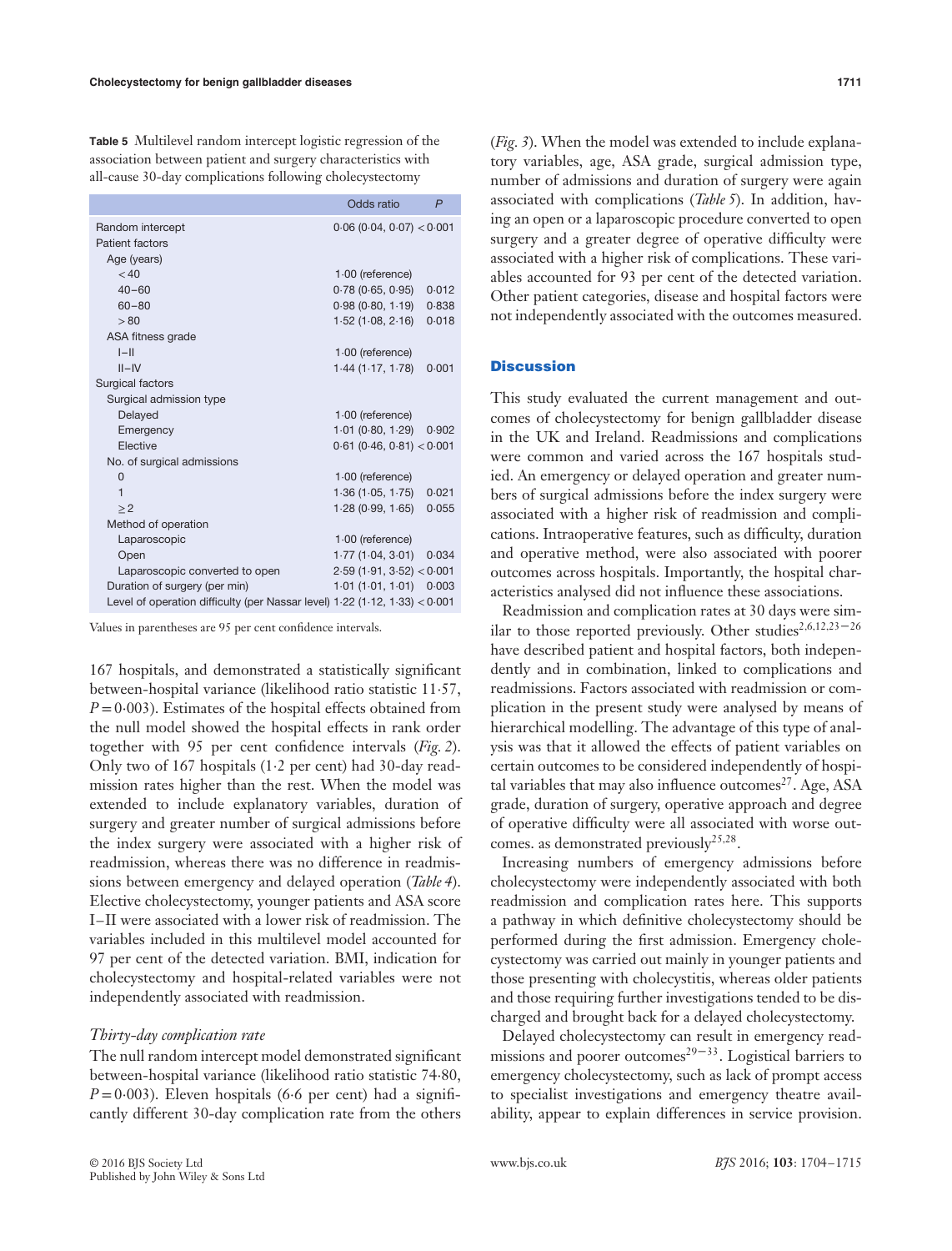Hospital policy and surgeon or patient preference may contribute to delaying cholecystectomy. Increasing the numbers of emergency cholecystectomies by addressing modifiable barriers, such as reducing the number of surgical admissions with gallbladder pathology before cholecystectomy, would improve outcomes. This is generalizable to healthcare providers outside the UK and Ireland.

In contrast to previous studies, there was no statistical difference in readmissions and complications when emergency and delayed cholecystectomies were compared, suggesting that the delayed cohort was not homogeneous. Definitions of emergency and delayed cholecystectomy varied in previous studies. Some considered emergency or early cholecystectomy to comprise operations performed within  $48-72 h$  of symptom onset<sup>5</sup>. A population-based study<sup>4</sup> of  $14\,200$  patients in Canada showed that patients experienced fewer complications when cholecystectomy was performed within 7 days of hospital admission. A study<sup>3</sup> in Switzerland demonstrated that a 6-day delay in performing emergency cholecystectomy was associated with a higher conversion rate (12 per cent at day 0 *versus* 18 per cent at day 6), more complications (5⋅7 *versus* 13 per cent respectively), and the reoperation rate was almost double in the delayed compared with the emergency group (0⋅8 *versus* 0⋅5 per cent).

There are limitations to the present study. The data represent a 2-month snapshot of practice and this may account for unexpected observations, such as the inverse association between age and risk of readmission. However, short intensive data collection allowed surgical teams to contribute meaningful numbers of patients with high levels of accuracy and without additional resources. The number of patients who did not undergo cholecystectomy is unknown. It seems intuitive that those with less co-morbidity are more likely to be offered cholecystectomy. The overall models accounted for nearly 90 per cent of the variations in outcomes seen across the hospitals studied, suggesting the presence of other factors not characterized in this study. Despite these limitations, the accuracy of the data set was validated independently and it contained variables not typically collected in similar studies.

Sweden<sup>34</sup>, Denmark<sup>35</sup> and Switzerland<sup>25</sup> use prospective registries of cholecystectomy for continual quality improvement. Although this is costly and time-consuming, the results of this prospective population-based cohort study demonstrate that cholecystectomy following multiple surgical admissions is linked to 30-day complications and readmissions. Measuring numbers of surgical admissions before cholecystectomy provides a simple quality improvement metric. There needs to be a focus on offering emergency rather than delayed cholecystectomy for patients presenting with acute benign gallbladder disease.

#### **Collaborators**

Study management group: R. S. Vohra (Trent Oesophago-Gastric Unit, Nottingham University Hospitals NHS Trust, Nottingham, UK); S. Pasquali (Surgical Oncology Unit, Veneto Institute of Oncology IOV-IRCCS, Padova, Italy); A. J. Kirkham (Cancer Research UK Clinical Trials Unit, University of Birmingham, Birmingham, UK); P. Marriott, M. Johnstone, P. Spreadborough (West Midlands Research Collaborative, Academic Department of Surgery, University of Birmingham, Birmingham, UK); D. Alderson (Academic Department of Surgery, University of Birmingham, Birmingham, UK); E. A. Griffiths (Department of Upper Gastrointestinal Surgery, University Hospitals Birmingham NHS Foundation Trust, Birmingham, UK).

Other members of the CholeS Study Group and West Midlands Research Collaborative are as follows. England: S. Fenwick, M. Elmasry, Q. Nunes, D. Kennedy (Aintree University Hospital NHS Foundation Trust); R. Basit Khan, M. A. S. Khan (Airedale General Hospital); C. J. Magee, S. M. Jones, D. Mason, C. P. Parappally (Wirral University Teaching Hospital); P. Mathur, M. Saunders, S. Jamel, S. Ul Haque, S. Zafar (Barnet and Chase Farm Hospital); M. H. Shiwani, N. Samuel, F. Dar, A. Jackson (Barnsley District General Hospital); B. Lovett, S. Dindyal, H. Winter, T. Fletcher, S. Rahman (Basildon Univesity Hospital); K. Wheatley, T. Nieto, S. Ayaani (Sandwell and West Birmingham Hospitals NHS Trust); H. Youssef, R. S. Nijjar, H. Watkin, D.Naumann, S. Emeshi, P. B. Sarmah, K. Lee, N. Joji (Heart of England Foundation NHS Trust); J. Heath, R. L. Teasdale, C. Weerasinghe (Blackpool Teaching Hospitals NHS Foundation Trust); P. J. Needham, H. Welbourn, L. Forster, D. Finch (Bradford Teaching Hospitals NHS Foundation Trust); J. M. Blazeby, W. Robb, A. G. K. McNair, A. Hrycaiczuk (University Hospitals Bristol NHS Trust); A. Charalabopoulos, S. Kadirkamanathan, C.-B. Tang, N. V. G. Jayanthi, N. Noor (Broomfield Hospital); B. Dobbins, A. J. Cockbain, A. Nilsen-Nunn, J. de Siqueira (Calderdale and Huddersfield NHS Trust); M. Pellen, J. B. Cowley, W.-M. Ho, V. Miu (Hull and East Yorkshire NHS Trust); T. J. White, K. A. Hodgkins, A. Kinghorn (Chesterfield Royal Hospital NHS Foundation Trust); M. G. Tutton, Y. A. Al-Abed, D. Menzies, A. Ahmad, J. Reed, S. Khan (Colchester Hospital University NHS Foundation Trust); D. Monk, L. J. Vitone, G. Murtaza, A. Joel (Countess of Chester NHS Foundation Trust); S. Brennan, D. Shier, C. Zhang, T. Yoganathan (Croydon Health Services NHS Trust); S. J. Robinson, I. J. D. McCallum, M. J. Jones, M. Elsayed, L. Tuck, J. Wayman, K. Carney (North Cumbria University Hospitals Trust); S. Aroori, K. B. Hosie, A. Kimble, D. M. Bunting, (Plymouth Hospitals NHS Trust); A. S. Fawole, M. Basheer, R. V. Dave, J. Sarveswaran, E. Jones, C. Kendal (Mid Yorkshire NHS Trust); M. P. Tilston, M. Gough, T. Wallace, S. Singh, J. Downing, K. A. Mockford, E. Issa, N. Shah, N. Chauhan (Northern Lincolnshire and Goole NHS Foundation Trust); T. R. Wilson, A. Forouzanfar, J. R. L. Wild, E. Nofal, C. Bunnell, K. Madbak (Doncaster and Bassetlaw Hospitals NHS Foundation Trust); S. T V. Rao, L. Devoto, N. Siddiqi, Z. Khawaja (Dorset County Hospital NHS Foundation Trust); J. C. Hewes, L. Gould, A. Chambers, D. Urriza Rodriguez (North Bristol NHS Trust); G. Sen, S. Robinson, K. Carney, F. Bartlett (Freeman Hospital); D. M. Rae, T. E. J. Stevenson, K. Sarvananthan (Frimley Park Hospital NHS Trust); S. J. Dwerryhouse, S. M. Higgs, O. J. Old, T. J. Hardy, R. Shah, S. T. Hornby, K. Keogh, L. Frank (Gloucestershire Hospitals NHS Trust); M. Al-Akash, E. A. Upchurch (Great Western Hospitals NHS Foundation Trust); R. J.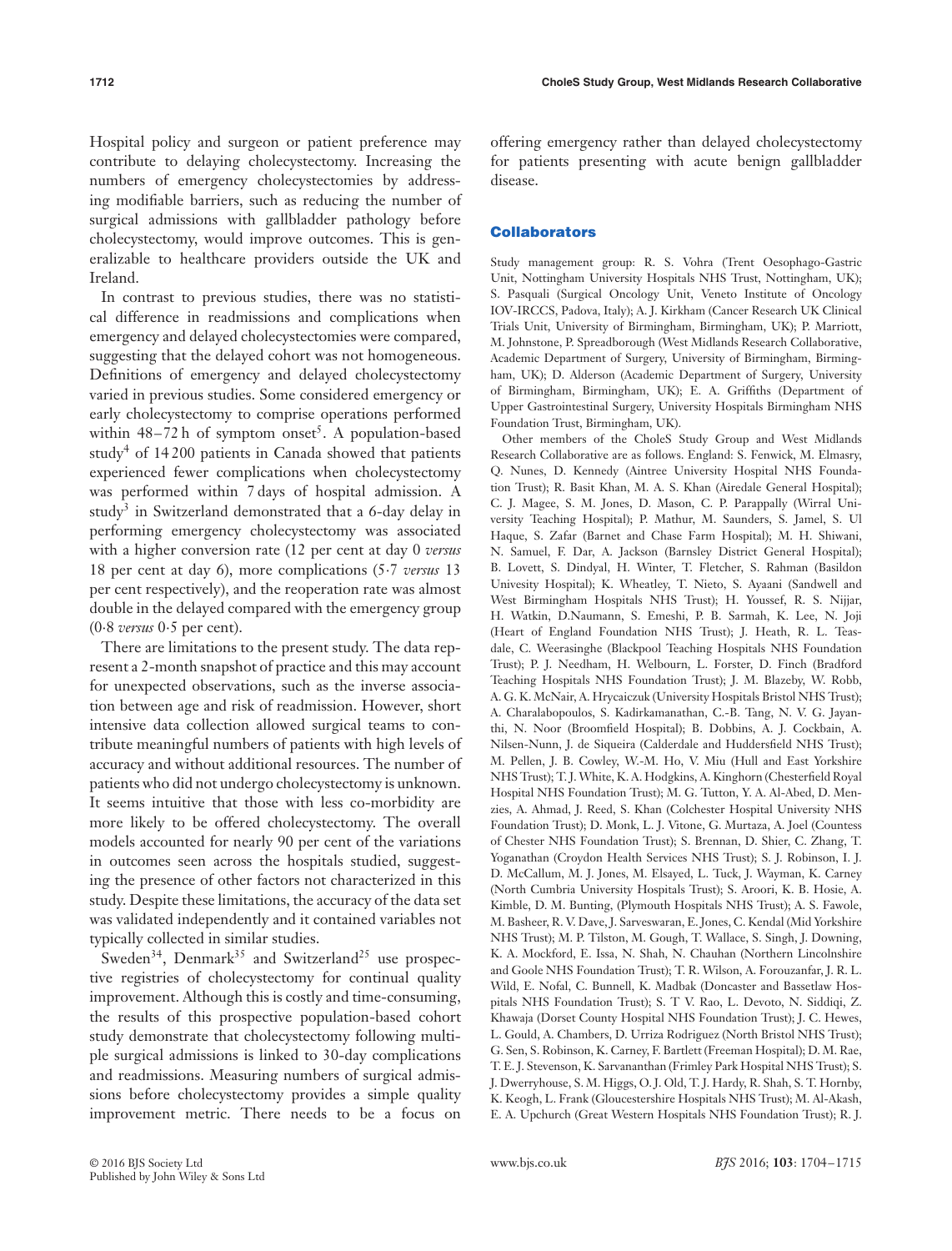Frame, M. Hughes, C. Jelley (Harrogate and District NHS Foundation Trust); S. Weaver, S. Roy, T. O. Sillo, G. Galanopoulos (Wye Valley NHS Trust); T. Cuming, P. Cunha, S. Tayeh, S. Kaptanis (Homerton University Hospital NHS Trust); M. Heshaishi, A. Eisawi, M. Abayomi, W. S. Ngu, K. Fleming, D. Singh Bajwa (Tees Hospitals NHS Foundation Trust); V. Chitre, K. Aryal, P. Ferris (Paget University Hospitals NHS Foundation Trust); M. Silva, S. Lammy, S. Mohamed, A. Khawaja, A. Hussain, M. A. Ghazanfar, M. I. Bellini (Oxford University NHS Trust); H. Ebdewi, M. Elshaer, G. Gravante, B. Drake (Kettering General Hospital NHS Foundation Trust); A. Ogedegbe, D. Mukherjee, C. Arhi, L. Giwa Nusrat Iqbal (Barking, Havering and Redbridge University Hospitals NHS Trust); N. F. Watson, S. Kumar Aggarwal, P. Orchard, E. Villatoro (Kings Mill Hospital); P. D. Willson, K. Wa, J. Mok, T. Woodman, J. Deguara (Kingston Hospital NHS Foundation Trust); G. Garcea, B. I. Babu, A. R. Dennison, D. Malde, D. Lloyd, S. Satheesan, O. Al-Taan, A. Boddy (University Hospitals of Leicester NHS Trust); J. P. Slavin, R. P. Jones, L. Ballance, S. Gerakopoulos (Leighton Hospital, Mid Cheshire Hospitals NHS Foundation Trust); P. Jambulingam, S. Mansour, N. Sakai, V. Acharya (Luton and Dunstable University Hospital NHS Foundation Trust); M. M. Sadat, L. Karim, D. Larkin, K. Amin (Macclesfield District General Hospital); A. Khan, J. Law, S. Jamdar, S. R. Smith, K. Sampat, K. M O'Shea (Central Manchester NHS Foundation Trust); M. Manu, F. M. Asprou, N. S. Malik, J. Chang, M. Johnstone (Royal Wolverhampton Hospitals NHS Trust); M. Lewis, G. P. Roberts, B. Karavadra, E. Photi (Norfolk and Norwich University Hospitals NHS Foundation Trust); J. Hewes, L. Gould, A. Chambers, D. Rodriguez (North Bristol NHS Trust); D. A. O'Reilly, A. J. Rate, H. Sekhar, L. T. Henderson, B. Z. Starmer, P. O. Coe, S. Tolofari, J. Barrie (Pennine Acute NHS Trust); G. Bashir, J. Sloane, S. Madanipour, C. Halkias, A. E. J. Trevatt (North Middlesex Trust); D. W. Borowski, J. Hornsby, M. J. Courtney, S. Virupaksha (North Tees and Hartlepool NHS Foundation Trust); K. Seymour, S. Robinson, H. Hawkins, S. Bawa, P. V. Gallagher, A. Reid, P. Wood (Northumbria Healthcare NHS Foundation Trust); J. G. Finch, J. Parmar, E. Stirland (Northampton General Hospital NHS Trust); J. Gardner-Thorpe, A. Al-Muhktar, M. Peterson, A. Majeed (Sheffield Teaching Hospitals NHS Foundation Trust); F. M. Bajwa, J. Martin, A. Choy, A. Tsang (Peterborough City Hospital); N. Pore, D. R. Andrew, W. Al-Khyatt, C. Taylor, S. Bhandari, A. Chambers, D. Subramanium (United Lincolnshire Hospitals NHS Trust); S. K. C. Toh, N. C. Carter, S. J. Mercer, B. Knight, S. Tate, B. Pearce, D. Wainwright (Portsmouth Hospitals NHS Trust); V. Vijay, S. Alagaratnam, S. Sinha, S. Khan (The Princess Alexandra Hospital NHS Trust); S. S. El-Hasani, A. A. Hussain (King's College Hospital NHS Foundation Trust); V. Bhattacharya, N. Kansal, T. Fasih, C. Jackson (Gateshead Health NHS Foundation Trust); M. N. Siddiqui, I. A. Chishti, I. J. Fordham, Z. Siddiqui (Lewisham and Greenwich NHS Trust); H. Bausbacher, I. Geogloma, K. Gurung (Queen Elizabeth Hospital NHS Trust); G. Tsavellas, P. Basynat, A. Kiran Shrestha, S. Basu, A. Chhabra Mohan Harilingam, M. Rabie, M. Akhtar (East Kent Hospitals University NHS Foundation Trust); P. Kumar, S. F. Jafferbhoy, N. Hussain, S. Raza (Burton Hospitals NHS Foundation Trust); M. Haque, I. Alam, R. Aseem, S. Patel, M. Asad (Royal Albert Edward Infirmary, Wigan Wrightington and Leigh NHS Trust); M. I. Booth, W. R. Ball, C. P. J. Wood, A. C. Pinho-Gomes (Royal Berkshire NHS Foundation Trust); A. Kausar, M. Rami Obeidallah (East Lancashire Hospital Trust); J. Varghase, J. Lodhia, D. Bradley, C. Rengifo, D. Lindsay (Royal Bolton Hospital NHS Foundation Trust); S. Gopalswamy, I. Finlay, S. Wardle, N. Bullen (Royal Cornwall NHS Trust); S. Y. Iftikhar, A. Awan, J. Ahmed, P. Leeder (Royal Derby NHS Foundation Trust); G. Fusai, G. Bond-Smith, A. Psica, Y. Puri (Royal Free, London); D. Hou, F. Noble, K. Szentpali, J. Broadhurst (Hampshire Hospital NHS Foundation Trust); R. Date, M. R. Hossack, Y. Li Goh, P. Turner, V. Shetty (Lancashire Teaching Hospitals NHS Foundation Trust); M. Riera, C. A. W.

Macano, A. Sukha (Royal Shrewsbury Hospital); S. R. Preston, J. R. Hoban, D. J. Puntis, S. V. Williams (Royal Surrey County Hospital NHS Foundation Trust); R. Krysztopik, J. Kynaston, J. Batt, M. Doe (Royal United Hospital Bath NHS Trust); A. Goscimski, G. H. Jones, S. R. Smith, C. Hall (Salford Royal NHS Foundation Trust); N. Carty, J. Ahmed, S. Panteleimonitis (Salisbury Hospital Foundation Trust); R. T. Gunasekera, A. R. G. Sheel, H. Lennon, C. Hindley (Southport and Ormskirk Hospital NHS Trust); M. Reddy, R. Kenny, N. Elkheir, E. R. McGlone (St George's Healthcare NHS Trust); R. Rajaganeshan, K. Hancorn, A. Hargreaves (St Helens and Knowsley Teaching Hospitals NHS Trust); R. Prasad, D. A. Longbotham, D. Vijayanand, I. Wijetunga (Leeds Teaching Hospitals); P. Ziprin, C. R. Nicolay, G. Yeldham, E. Read (Imperial College Healthcare NHS Trust); J. A. Gossage, R. C. Rolph, H. Ebied, M. Phull (St Thomas' Hospital, London); M. A. Khan, M. Popplewell, D. Kyriakidis, A. Hussain (Mid Staffordshire NHS Foundation Trust); N. Henley, J. R. Packer, L. Derbyshire, J. Porter (Stockport NHS Foundation Trust); S. Appleton, M. Farouk, M. Basra (Bucks Healthcare NHS Trust); N. A. Jennings, S. Ali, V. Kanakala (City Hospitals Sunderland NHS Foundation Trust); H. Ali, R. Lane, R. Dickson-Lowe, P. Zarsadias (Tunbridge Wells and Maidstone NHS Trust); D. Mirza, S. Puig, K. Al Amari, D. Vijayan, R. Sutcliffe, R. Marudanayagam (University Hospital Birmingham NHS Foundation Trust); Z. Hamady, A. R. Prasad, A. Patel (University Hospital Coventry and Warwickshire NHS Trust); D. Durkin, P. Kaur, L. Bowen (University Hospital of North Staffordshire NHS Trust); J. P. Byrne, K. L. Pearson, T. G. Delisle, J. Davies (University Hospital Southampton NHS Foundation Trust); M. A. Tomlinson, M. A. Johnpulle, C. Slawinski (University Hospitals of Morecambe Bay); A. Macdonald, J. Nicholson, K. Newton, J. Mbuvi (University Hospital South Manchester NHS Foundation Trust); A. Farooq, B. Sidhartha Mothe, Z. Zafrani, D. Brett (Warrington and Halton Hospitals NHS Trust); J. Francombe, P. Spreadborough, J. Barnes, M. Cheung (South Warwickshire NHS Foundation Trust); A. Z. Al-Bahrani, G. Preziosi, T. Urbonas (Watford General Hospital); J. Alberts, M. Mallik, K. Patel, A. Segaran, T. Doulias (West Suffolk NHS Trust); P. A. Sufi, C. Yao, S. Pollock (Whittington NHS Trust); A. Manzelli, S. Wajed, M. Kourkulos, R. Pezzuto (Wonford Hospital); M. Wadley, E. Hamilton, S. Jaunoo, R. Padwick (Worcestershire Acute Hospitals NHS Trust); M. Sayegh, R. C. Newton, M. Hebbar, S. F. Farag, (Western Sussex Hospitals NHS Foundation Trust); J. Spearman, M. F. Hamdan, C. D'Costa, C. Blane (Yeovil District Hospital NHS Trust); M. Giles, M. B. Peter, N. A. Hirst, T. Hossain, A. Pannu, Y. El-Dhuwaib, T. E. M. Morrison, G. W. Taylor (York Teaching Hospital NHS Foundation Trust). Northern Ireland: R. L. E. Thompson, K. McCune, P. Loughlin, R. Lawther (Altnagelvin Area Hospital); C. K. Byrnes, D. J. Simpson, A. Mawhinney, C. Warren (Antrim Area Hospital); D. McKay, C. McIlmunn, S. Martin, M. MacArtney (Daisy Hill Hospital); T. Diamond, P. Davey, C. Jones, J. M. Clements, R. Digney, W. M. Chan, S. McCain, S. Gull, A. Janeczko, E. Dorrian, A. Harris, S. Dawson, D. Johnston, B. McAree (Belfast City Hospital, Mater Infirmorum Hospital Belfast and Royal Victoria Hospital); E. Ghareeb, G. Thomas, M. Connelly, S. McKenzie, K. Cieplucha (South West Acute Hospital); G. Spence, W. Campbell, G. Hooks, N. Bradley (Ulster Hospital). Republic of Ireland: A. D. K. Hill, J. T. Cassidy, M. Boland (Beaumont Hospital, Dublin); P. Burke, D. M. Nally (University Hospital Limerick); A. D. K. Hill, E. Khogali, W. Shabo, E. Iskandar (Louth County Hospital and Our Lady of Lourdes Hospital); G. P. McEntee, M. A. O'Neill, C. Peirce, E. M. Lyons (Mater Hospital, Dublin); A. W. O'Sullivan, R. Thakkar, P. Carroll, I. Ivanovski (Mercy University Hospital); P. Balfe, M. Lee (St Luke's General Hospital, Kilkenny); D. C. Winter, M. E. Kelly, E. Hoti, D. Maguire, P. Karunakaran, J. G. Geoghegan, S. T. Martin, F. McDermott (St Vincent's University and Private Hospitals, Dublin); K. S. Cross, F. Cooke, S. Zeeshan, J. O. Murphy (Waterford Regional Hospital); K. Mealy, H. M. Mohan, Y. Nedujchelyn,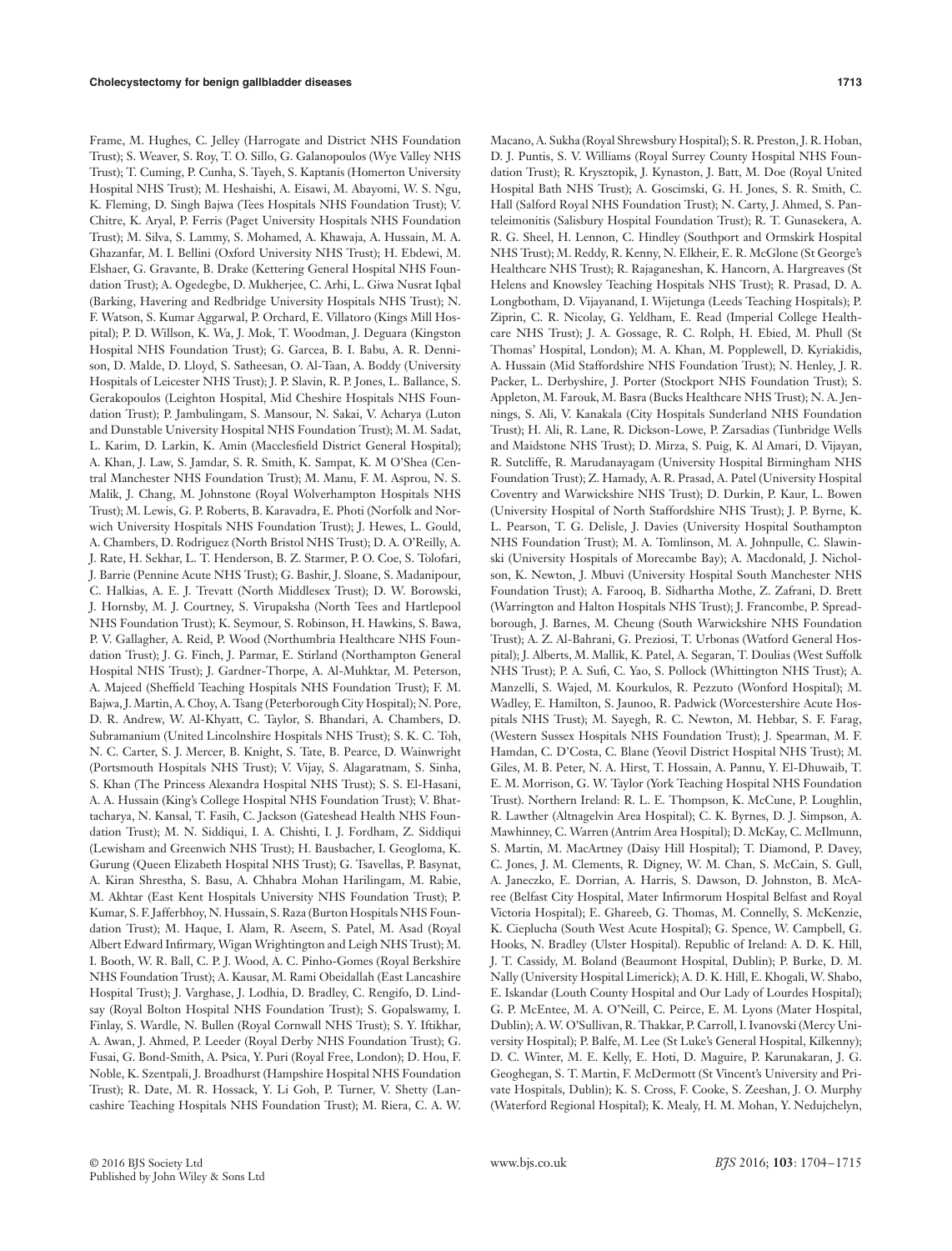M. Fahad Ullah (Wexford General Hospital). Scotland: I. Ahmed, F. Giovinazzo, J. Milburn (Aberdeen Royal Infirmary); S. Prince, E. Brooke, J. Buchan (Belford Hospital); A. M. Khalil, E. M. Vaughan, M. I. Ramage, R. C. Aldridge (Borders General Hospital); S. Gibson, G. A. Nicholson, D. G. Vass (Crosshouse Hospital, Ayrshire and Arran); A. J. Grant, D. J. Holroyd, M. A. Jones, C. M. L. R. Sutton (Dr Gray's Hospital); P. O'Dwyer, F. Nilsson (Gartnavel General Hospital); B. Weber, T. K. Williamson, K. Lalla, A. Bryant (Gilbert Bain Hospital); C. R. Carter, C. R. Forrest, D. I. Hunter (Glasgow Royal Infirmary); A. H. Nassar, M. N. Orizu, K. Knight, H. Qandeel (Monklands Hospital); S. Suttie, R. Belding, A. McClarey (Ninewells Hospital); A. T. Boyd, G. J. K. Guthrie, P. J. Lim, A. Luhmann (Perth Royal Infirmary); A. J. M. Watson, C. H. Richards, L. Nicol, M. Madurska (Raigmore Hospital); E. Harrison, K. M. Boyce, A. Roebuck, G. Ferguson (Royal Infirmary of Edinburgh); P. Pati, M. S. J. Wilson, F. Dalgaty, L. Fothergill (Stracathro Hospital); P. J. Driscoll, K. L. Mozolowski, V. Banwell, S. P. Bennett (Victoria Hospital, Kirkcaldy); P. N. Rogers, B. L. Skelly, C. L. Rutherford, A. K. Mirza (Western Infirmary, Glasgow). Wales: T. Lazim, H. C. C. Lim, D. Duke, T. Ahmed (Bronglais General Hospital);W. D. Beasley, M. D. Wilkinson, G. Maharaj, C. Malcolm (Glangwili General and Prince Philip Hospital); T. H. Brown, G. M. Shingler, N. Mowbray, R. Radwan (Morriston and Singleton Hospitals); P. Morcous, S. Wood, A. Kadhim (Princess of Wales Hospital); D. J. Stewart, A. L. Baker, N. Tanner, H. Shenoy (Wrexham Maelor Hospital). Data validators: S. Hafiz, J. A. De Marchi, D. Singh-Ranger, E. Hisham, P. Ainley, S. O'Neill, J. Terrace, S. Napetti, B. Hopwood, T. Rhys, J. Downing, O. Kanavati, M. Coats, D. Aleksandrov, C. Kallaway, S. Yahya, B. Weber, A. Templeton, M. Trotter, C. Lo, A. Dhillon, N. Heywood, Y. Aawsaj, A. Hamdan, O. Reece-Bolton, A. McGuigan, Y. Shahin, A. Ali, A. Luther, J. A. Nicholson, I. Rajendran, M. Boal, J. Ritchie.

[Correction added on 7 October 2016, after first online publication: the list of collaborators has been updated to include all members].

## **Acknowledgements**

The authors thank L. Billingham (Medical Research Council Midland Hub for Trials Methodology Research, University of Birmingham), D. Morton (University of Birmingham) and R. Lilford (University of Warwick) for statistical assistance and reviews of the manuscript. *Disclosure:* The authors included in the trial management group of the CholeS study declare no conflict of interest.

## **References**

- 1 Gurusamy KS, Davidson BR. Gallstones. *BMJ* 2014; **348**: g2669.
- 2 Sinha S, Hofman D, Stoker DL, Friend PJ, Poloniecki JD, Thompson MM *et al*. Epidemiological study of provision of cholecystectomy in England from 2000 to 2009: retrospective analysis of Hospital Episode Statistics. *Surg Endosc* 2013; **27**: 162–175.
- 3 Banz V, Gsponer T, Candinas D, Güller U. Population-based analysis of 4113 patients with acute cholecystitis: defining the optimal time-point for laparoscopic cholecystectomy. *Ann Surg* 2011; **254**: 964–970.
- 4 de Mestral C, Rotstein OD, Laupacis A, Hoch JS, Zagorski B, Alali AS *et al*. Comparative operative outcomes of early

and delayed cholecystectomy for acute cholecystitis: a population-based propensity score analysis. *Ann Surg* 2014; **259**: 10–15.

- 5 Gutt CN, Encke J, Koninger J, Harnoss JC, Weigand K, Kipfmüller K *et al*. Acute cholecystitis: early *versus* delayed cholecystectomy, a multicenter randomized trial (ACDC study, NCT00447304). *Ann Surg* 2013; **258**: 385–393.
- 6 Harrison EM, O'Neill S, Meurs TS, Wong PL, Duxbury M, Paterson-Brown S *et al*. Hospital volume and patient outcomes after cholecystectomy in Scotland: retrospective, national population based study. *BMJ* 2012; **344**: e3330.
- 7 Tsai TC, Joynt KE, Orav EJ, Gawande AA, Jha AK. Variation in surgical-readmission rates and quality of hospital care. *N Engl J Med* 2013; **369**: 1134–1142.
- 8 Merkow RP, Ju MH, Chung JW, Hall BL, Cohen ME, Williams MV *et al*. Underlying reasons associated with hospital readmission following surgery in the United States. *JAMA* 2015; **313**: 483–495.
- 9 Paruch JL, Merkow RP, Bentrem DJ, Ko CY, Posner MC, Cohen ME *et al*. Impact of hepatectomy surgical complexity on outcomes and hospital quality rankings. *Ann Surg Oncol* 2014; **21**: 1773–1780.
- 10 Merkow RP, Bilimoria KY, Ko CY. Surgical quality measurement: an evolving science. *JAMA Surg* 2013; **148**: 586–587.
- 11 Havens JM, Olufajo OA, Cooper ZR, Haider AH, Shah AA, Salim A. Defining rates and risk factors for readmissions following emergency general surgery. *JAMA Surg* 2016; **151**: 330–336.
- 12 Agabiti N, Stafoggia M, Davoli M, Fusco D, Barone AP, Perucci CA. Thirty-day complications after laparoscopic or open cholecystectomy: a population-based cohort study in Italy. *BMJ Open* 2013; **3**: pii: e001943.
- 13 Morris MS, Deierhoi RJ, Richman JS, Altom LK, Hawn MT. The relationship between timing of surgical complications and hospital readmission. *JAMA Surg* 2014; **149**: 348–354.
- 14 Sandblom G, Videhult P, Crona Guterstam Y, Svenner A, Sadr-Azodi O. Mortality after a cholecystectomy: a population-based study. *HPB (Oxford)* 2015; **17**: 239–243.
- 15 Turner J, Hansen L, Hinami K, Christensen N, Peng J, Lee J *et al*. The impact of hospitalist discontinuity on hospital cost, readmissions, and patient satisfaction. *J Gen Intern Med* 2014; **29**: 1004–1008.
- 16 Hinami K, Bilimoria KY, Kallas PG, Simons YM, Christensen NP, Williams MV. Patient experiences after hospitalizations for elective surgery. *Am J Surg* 2014; **207**: 855–862.
- 17 Sacks GD, Lawson EH, Dawes AJ, Russell MM, Maggard-Gibbons M, Zingmond DS *et al*. Relationship between hospital performance on a patient satisfaction survey and surgical quality. *JAMA Surg* 2015; **150**: 858–864.
- 18 Bhangu A, Kolias AG, Pinkney T, Hall NJ, Fitzgerald JE. Surgical research collaboratives in the UK. *Lancet* 2013; **382**: 1091–1092.